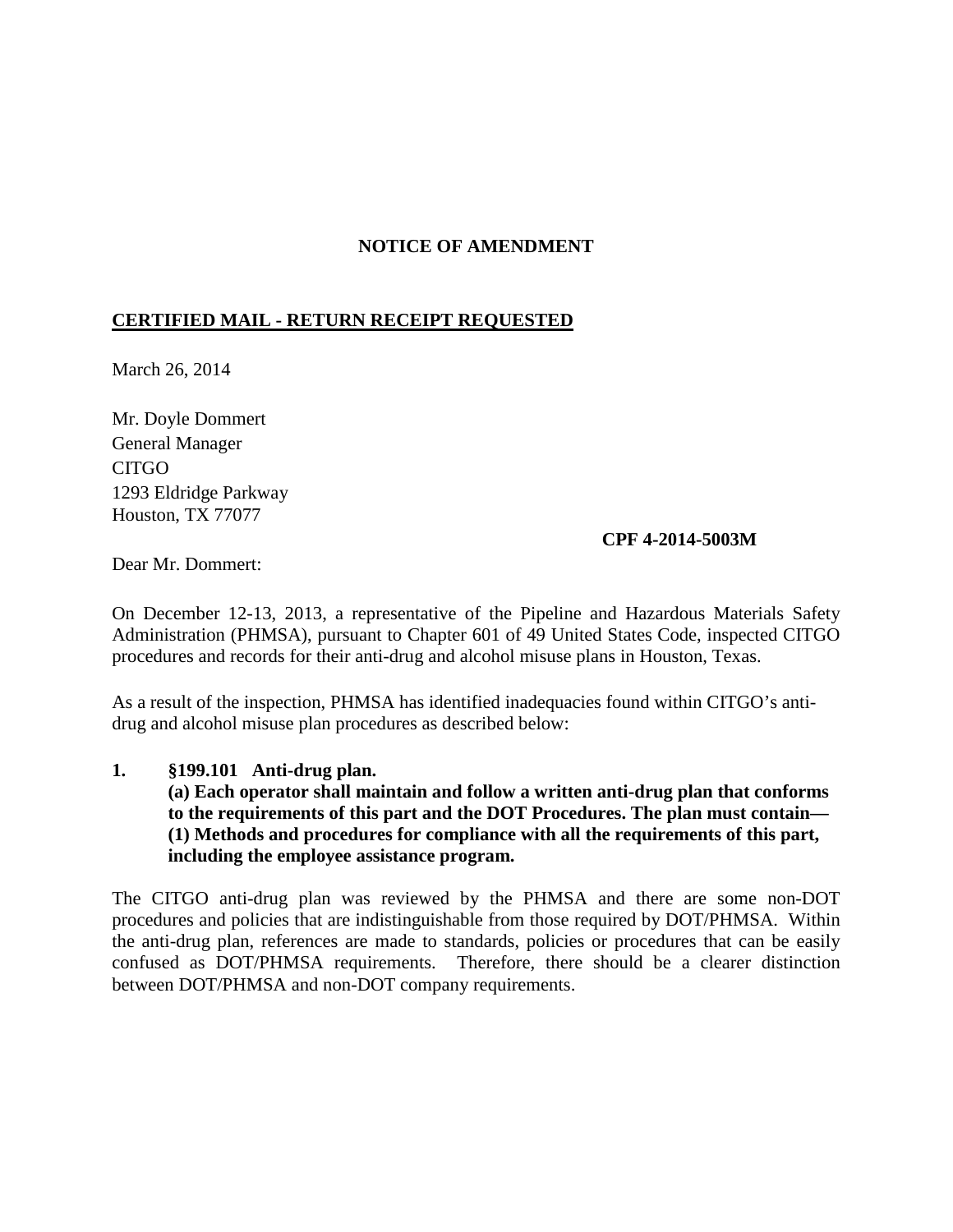CITGO's Human Resources Department is solely responsible for assuring pre-employment consent forms are acquired from perspective covered employees. They are also responsible for carrying-out and documenting background checks by either receiving a background confirmation from the covered employee's previous employer(s), or documenting "a good faith effort to obtain this information." This is not clear in the current procedures. Overall, CITGO's anti-drug plan must detail the methods and procedures used to ensure that "covered employees," as defined by §199.3, comply with all of the requirements of 49 CFR Part 199.

## **2. §199.202 Alcohol misuse plan.**

**Each operator must maintain and follow a written alcohol misuse plan that conforms to the requirements of this part and DOT Procedures concerning alcohol testing programs. The plan shall contain methods and procedures for compliance with all the requirements of this subpart, including required testing, recordkeeping, reporting, education, and training elements.**

The CITGO alcohol misuse plan was reviewed by the PHMSA and there are some non-DOT procedures and policies that are indistinguishable from those required by DOT/PHMSA. Within the alcohol misuse plan, references are made to standards, policies or procedures that can be easily confused as DOT/PHMSA requirements. Therefore, there should be a clearer distinction between DOT/PHMSA and non-DOT company requirements.

CITGO's Human Resources Department is solely responsible for assuring pre-employment consent forms are acquired from perspective covered employees. They are also responsible for carrying-out and documenting background checks by either receiving a background confirmation from the covered employee's previous employer(s), or documenting "a good faith effort to obtain this information." This is not clear in the current procedures. Overall, CITGO's alcohol misuse plan must detail the methods and procedures used to ensure that "covered employees," as defined by §199.3, comply with all of the requirements of 49 CFR Part 199.

## Response to this Notice

This Notice is provided pursuant to 49 U.S.C. § 60108(a) and 49 CFR § 190.237. Enclosed as part of this Notice is a document entitled Response Options for Pipeline Operators in Compliance Proceedings. Please refer to this document and note the response options. Be advised that all material you submit in response to this enforcement action is subject to being made publicly available. If you believe that any portion of your responsive material qualifies for confidential treatment under 5 U.S.C. 552(b), along with the complete original document you must provide a second copy of the document with the portions you believe qualify for confidential treatment redacted and an explanation of why you believe the redacted information qualifies for confidential treatment under 5 U.S.C. 552(b). If you do not respond within 30 days of receipt of this Notice, this constitutes a waiver of your right to contest the allegations in this Notice and authorizes the Associate Administrator for Pipeline Safety to find facts as alleged in this Notice without further notice to you and to issue a Final Order.